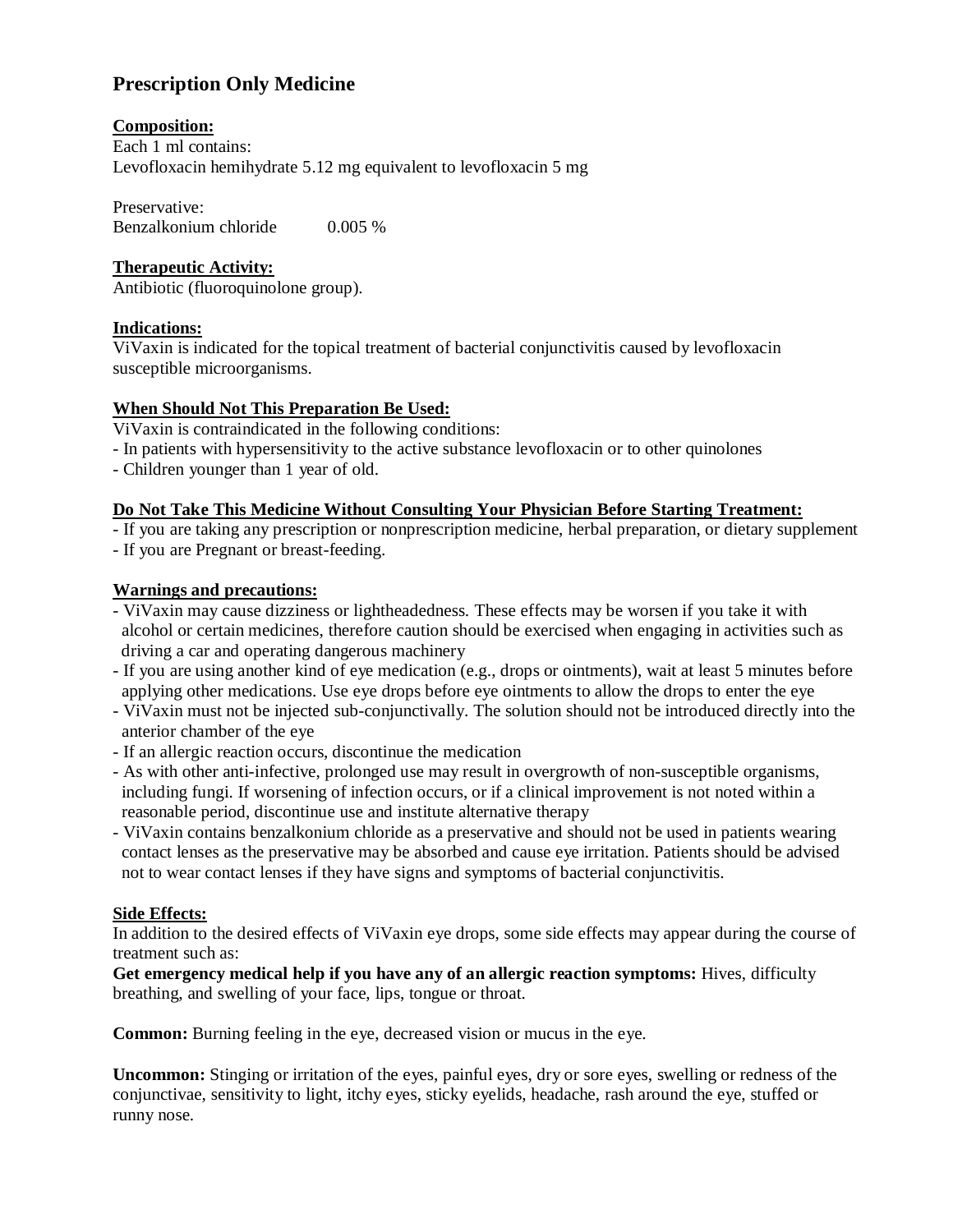**Rare:** Allergic reactions such as skin rash.

**Very rare:** Swelling and tightness in the throat, breathing difficulty.

**Call your doctor at once if you have a serious side effect such as:** Drainage or crusting of your eye, severe eye irritation after using the eye drops, feeling like there is something in your eye, vision problems, increased light sensitivity, eye redness or swelling or fever, or any signs of a new infection.

If any of the side effects gets serious, or if you notice any side effects not listed in this leaflet, tell your doctor or pharmacist.

### **How Will This Medicine Affect Your Daily Life:**

After you apply this drug, your vision may become temporarily blurred or unstable. Do not drive, use machinery, or do any activity that requires clear vision until you are sure you can perform such activities safely.

# **Drug Interactions:**

If you are taking another medicine concomitantly or if you have just finished treatment with another medicine inform your physician in order to prevent hazards and lack of efficacy resulting from drug interactions. This is especially important for the following drugs: Caffeine, Theophylline and warfarin.

### **To Avoid Poisoning:**

- 1. Keep the medicine out of the reach of children
- 2. If an excessive dose is applied or if a child swallowed the medication accidentally, seek help at an emergency and take the remaining medicine with you
- 3. Do not induce vomiting without consulting the physician
- 4. Do not use your medication in the dark, always read the label and make sure you are using the right medication
- 5. Always notice the expiry date and never use the medicine after the mentioned date
- 6. Avoid exposure of the drug to excessive heat and humidity during storage
- 7. Use the drug only as prescribed. In the case any adverse effect not mentioned in this leaflet develops, discontinue use and consult your physician.

### **Directions for Use:**

- Use this medication exactly as prescribed by your doctor. Do not use it in larger amounts or for longer than recommended
- It is important to ensure that the bottle is sealed well with the first use
- Wash your hands first
- Remove the cap of the bottle
- Tilt the head back, look upward and pull down the lower eyelid to make a pouch
- Download the bottle between fingers upside down; place the dropper directly over your eye and then press on the bottle to administer the prescribed number of drops
- Look downward and gently close your eye for 1 to 2 minutes
- Try not to blink and do not rub your eye
- Do not rinse the dropper. Place the cap immediately after each use
- To prevent contaminating the dropper tip and solution, care should be taken not to touch the eyelids or other adjacent surfaces
- If you are wearing contact lenses, you should wait at least 15 minutes between applying ViVaxin and putting your contact lenses in
- Keep using this medication for the full prescribed length of time. Your symptoms may improve before the infection is completely cleared.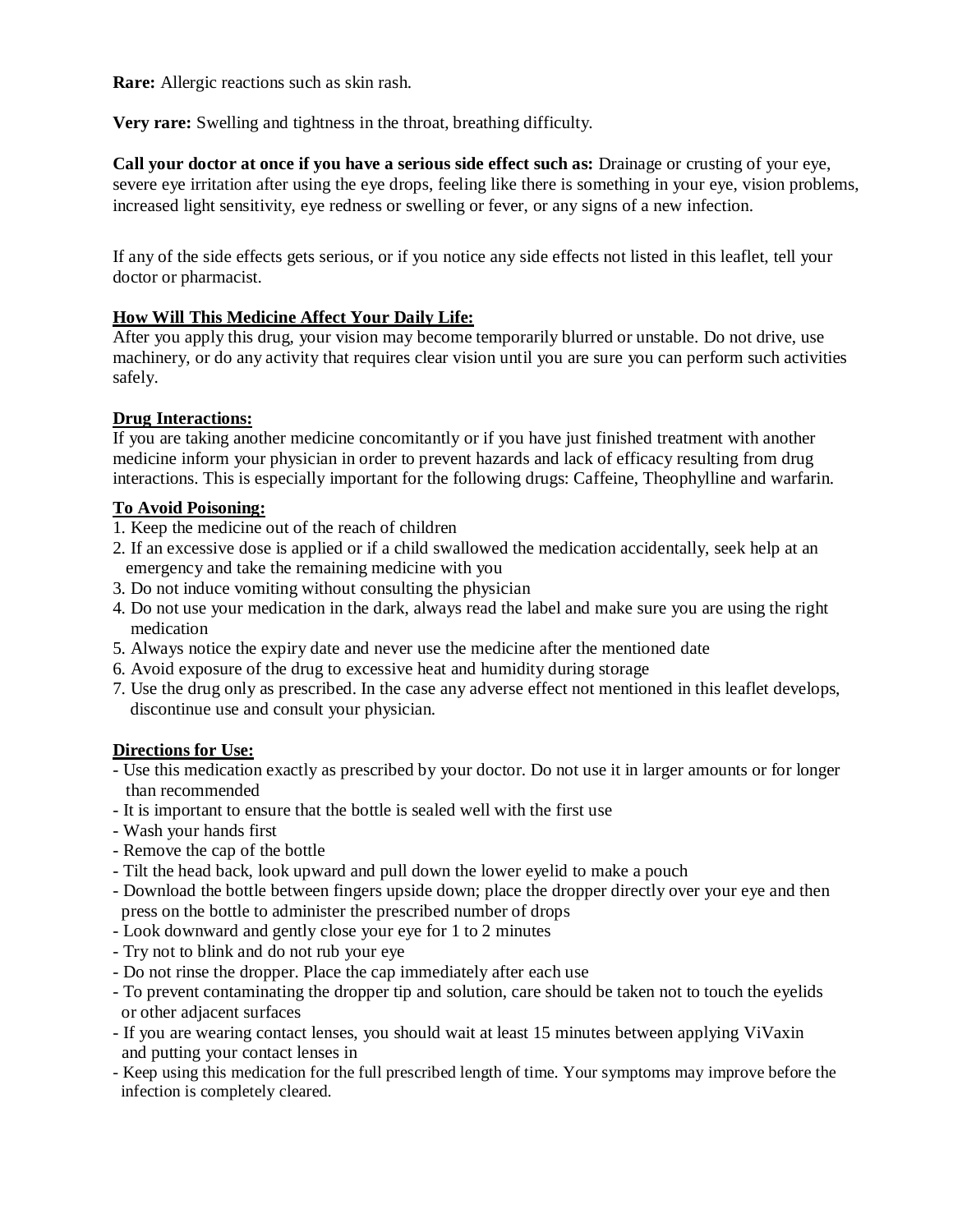#### **Missed Dose:**

- Take the missed dose as soon as you remember, unless it is the time for your next dose, skip the missed one and continue as your regular dose schedule
- Do not double the dose to make up the missed dose.

### **Attention:**

For external use only.

#### **Storage:**

- Store ViVaxin eye drops in its original pack at temperature between 15-25 ºC, protected from light
- Do not use ViVaxin eye drops 28 days after opening the bottle.

#### **Presentation:**

A plastic bottle of 5 ml sterile solution with a dropper.



81, Al-Madaress Str. P.O.Box 58 Beit Jala -Palestine http://www.beitjalapharma .com

1408090-0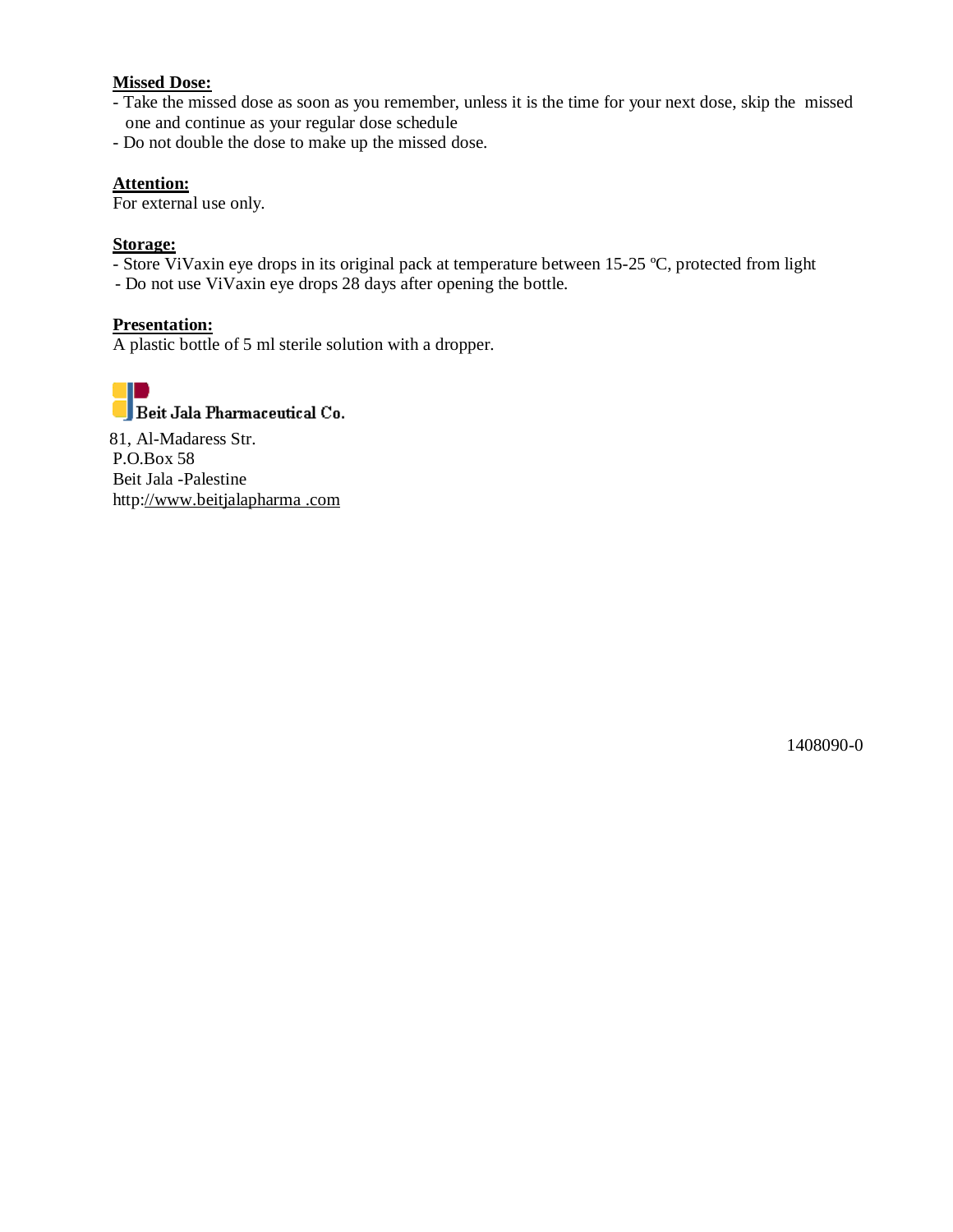**ڤیڤاكسین قطرة للعین** 

### **ملزم بوصفة طبیة**

**التركیبة الدوائیة:**  یحتوي الملیلیتر الواحد على: لیڤوفلوكساسین ھیمي ھایدرات ٥٫١٢ ملغم ما یعادل من اللیڤوفلوكساسین ٥ ملغم

> المادة الحافظة: كلوراید البنزلكونیوم ٪٠٫٠٠٥

**الفاعلیة العلاجیة:**  مضاد حیوي (من مجموعة فلوروكوینولون).

**الاستعمالات:**  تستخدم ڤیڤاكسین للعلاج الموضعي لالتھابات ملتحمة العین البكتیریة التي تسببھا البكتیریا الحساسة للیڤوفلوكساسین.

#### **متى یمنع استعمال ھذا العلاج:**

یمنع استخدام ڤیڤاكسین في الحالات التالیة: - المرضى الذین یعانون من حساسیة للمادة الفعالة اللیڤوفلوكساسین أو لمركبات الكوینولون الأخرى - الأطفال اللذین تقل أعمارھم عن سنة.

### **لا تستخدم ھذا الدواء دون استشارة طبیبك قبل بدء العلاج:**

ـ إذا كنت تتناول أي دواء بوصفة طبیة أو بغیر وصفة طبیة، مستحضر عشبي، أو مكمل غذائي - إذا كنت حامل أو مرضعة.

#### **التحذیرات والاحتیاطات**:

- قد یسبب ڤیڤاكسین دوخة أو دوار. ھذه الأعراض قد تزداد سوءا ً إذا استخدمت ھذا الدواء مع الكحول أو أدویة معیّنة، لذلك یجب علیك توخي الحذر عند الإنخراط في أنشطة مثل قیادة السیارة أو تشغیل ماكنات خطیرة - إذا كنت تستخدم أنواع اخرى من أدویة العین (على سبیل المثال القطرات أو المراھم)، انتظر على الأقل ٥ دقائق قبل وضع أدویة
	- أخرى. استخدم قطرات العیون قبل المراھم للسماح للقطرة بدخول العین - لا یجب حقن ڤیڤاكسین تحت الملتحمة. یجب أن لا یتم إعطاء المحلول مباشرة في الحجرة الامامیة للعین
		- إذا حصل تفاعل تحسسي، توقف عن استخدام الدواء
- كما في مضادات العدوى الأخرى، قد یسبب الاستخدام المطول للدواء نمو مفرط لكائنات حیة غیر حساسة، تشمل الفطریات. إذا ازدادت العدوى سوءا ،ً أو في حال لم یلاحظ تحسن خلال فترة معقولة، توقف عن استخدام الدواء وابدأ بعلاج بدیل
- یحتوي ڤیڤاكسین على كلوراید البنزلكونیوم كمادة حافظة ولا یجب استخدامھ في المرضى الذین یرتدون عدسات لاصقة لینة فقد تمتص المادة الحافظة وتسبب تھیج العین. یجب نصح المرضى بعدم ارتداء عدسات لاصقة إذا كانو یعانون أعراض إلتھاب بكتیري في ملتحمة العین.

### **الأعراض الجانبیة:**

إضافة إلى التأثیرات العلاجیة المرغوبة لقطرة العین ڤیڤاكسین، قد تحدث بعض الأعراض الجانبیة خلال فترة العلاج مثل: **احصل على مساعدة طبیة عاجلة إذا عانیت أي من أعراض تفاعل تحسسي:** حكة، صعوبة في التنفس، تورم الوجھ، الشفتین، اللسان أو الحلق.

**شائعة:** شعور بالحرقة في العین، انخفاض الرؤیة أو مخاط في العین.

**غیر شائعة:** لسعة أو تھیج في العینین، ألم في العینین، جفاف أو إلتھاب العینین، تورم أو احمرار ملتحمة العین، حساسیة للضوء، حكة في العینین، لزوجة في الجفون، صداع، طفح حول العین، إنسداد أو سیلان الأنف.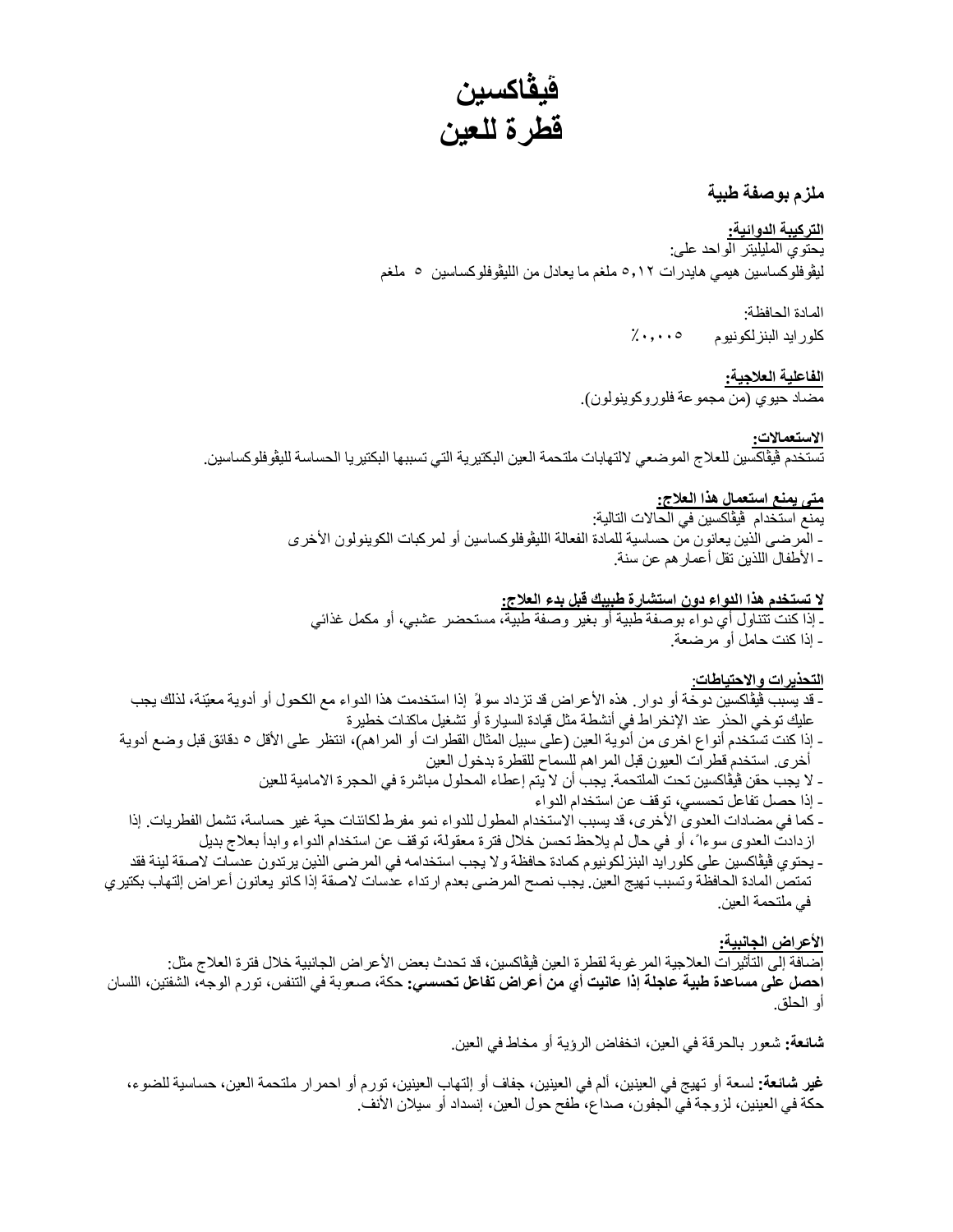**نادرة:** تفاعلات تحسسیة مثل طفح جلدي.

**نادرة جداً :** تورم وضیق في الحلق، صعوبة في التنفس.

**اتصل بطبیبك على الفور إذا عانیت من أعراض جانبیة خطیرة مثل:** سیلان أو تقشر في العینین، تھیج حاد في العین بعد استخدام قطرة العین، الشعور بأن ھناك شيء ما في العین، مشاكل في الرؤیة، زیادة في التحسس للضوء، إحمرار العین أو تورم أو حمى، أو أي أعراض إلتھاب جدید.

إذا أصبحت أي من الأعراض الجانبیة خطیرة، أو إذا لاحظت أي أعراض جانبیة غیر مدرجة في ھذه النشرة، أخبر طبیبك أو الصیدلي.

#### **كیف یؤثر ھذا الدواء على حیاتك الیومیة:**

بعد استخدام ھذا الدواء، قد تصبح رؤیتك مشوشة أو غیر ثابتة مؤقتا ً . لا تقم بالقیادة، استخدام الماكنات، أو أي نشاطات تتطلب رؤیة واضحة حتى تتأكد من أنك تستطیع القیام بھذه النشاطات بشكل آمن.

### **التفاعلات بین الادویة:**

ٳذا كنت تستخدم دواءً آخرا ً في نفس الوقت أوانتھیت مؤخرا ً من العلاج بدواء آخر، أعلم طبیبك بذلك لتجنب المخاطر أوقلة نجاعة العلاج التي تنتج من التفاعلات بین الأدویة. ھذا مھم خاصة عندما تستخدم أدویة تنتمي للمجموعات التالیة: كافیین، ثیوفیللین و وارفرین.

#### **لتجنب التسمم:**

- .١ احفظ الدواء بعیدا ً عن متناول أیدي الأطفال ٢. إذا استخدمت جرعة زائدة أو إذا تناول طفل الدواء عن طريق الخطأ، عليك التوجه مباشرة الى قسم الطوارئ مع أخذ الكمیة المتبقیة من الدواء
	- .٣ لا تحاول إحداث التقیؤ دون استشارة الطبیب
	- .٤ لا تستخدم دواءك في الظلام واقرأ التعلیمات لتتأكد أنك تستخدم الدواء الموصوف لك
	- .٥ تأكد دائما ً من تاریخ نھایة صلاحیة الدواء ولا تستخدم الدواء بعد تاریخ اٺنتھاء المذكور
		- .٦ تجنب تعریض الدواء للحرارة والرطوبة الشدیدتین خلال فترة التخزین
- .٧ استخدم الدواء حسب الوصفة فقط. في حالة ظھور أي أعراض جانبیة غیر واردة في ھذه النشرة، توقف عن استخدام العلاج وأعلم طبیبك.

#### **تعلیمات الاستخدام:**

- استخدم ھذا الدواء حسب ارشادات الطبیب. لا تقم باستخدامھ بكمیات أكبر أو لمدة أطول من الموصى بھ -من المھم أن تتأكد أن العبوة مغلقة جیدا ً عند أول استخدام - اغسل یدیك أولا ً - انزع غطاء العبوة **-** ارفع رأسك إلى الخلف، أنظر للأعلى واسحب الجفن السفلي الى الأسفل حتى تعمل فجوة **-** احمل العبوة بین الاصابع بالمقلوب وضع القطارة مباشرة فوق العین ثم اضغط على العبوة لإدخال العدد الموصوف لك من النقط - انظر للأسفل واغلق عینك بلطف لمدة ٢-١دقیقة - تجنب فتح وإغلاق العین، لا تفرك العین - لا تغسل القطارة، ضع الغطاء مباشرة بعد كل استخدام - لتلافي تلوث القطارة والسائل یجب الانتباه لعدم حدوث تماس بینھا وبین الجفون أو السطوح المجاورة الأخرى - إذا كنت ترتدي عدسات لاصقة، یجب علیك الإنتظار ١٥ دقیقة على الأقل بین استخدام ڤیڤاكسین و وضع العدسات الاصقة - استمر في استخدام الدواء خلال المدة الزمنیة الموصوفة كاملة. قد تتحسن الأعراض التي تعاني منھا قبل الشفاء التام من العدوى.

**في حال نسیان الجرعة:**  - تناول الجرعة المنسیة حالما تتذكر، ولكن إذا اقترب موعد الجرعة التالیة، اترك الجرعة المنسیة وأكمل حسب جدول الجرعات الاعتیادي - لا تقم بمضاعفة الجرعة لتعویض الجرعة المنسیة.